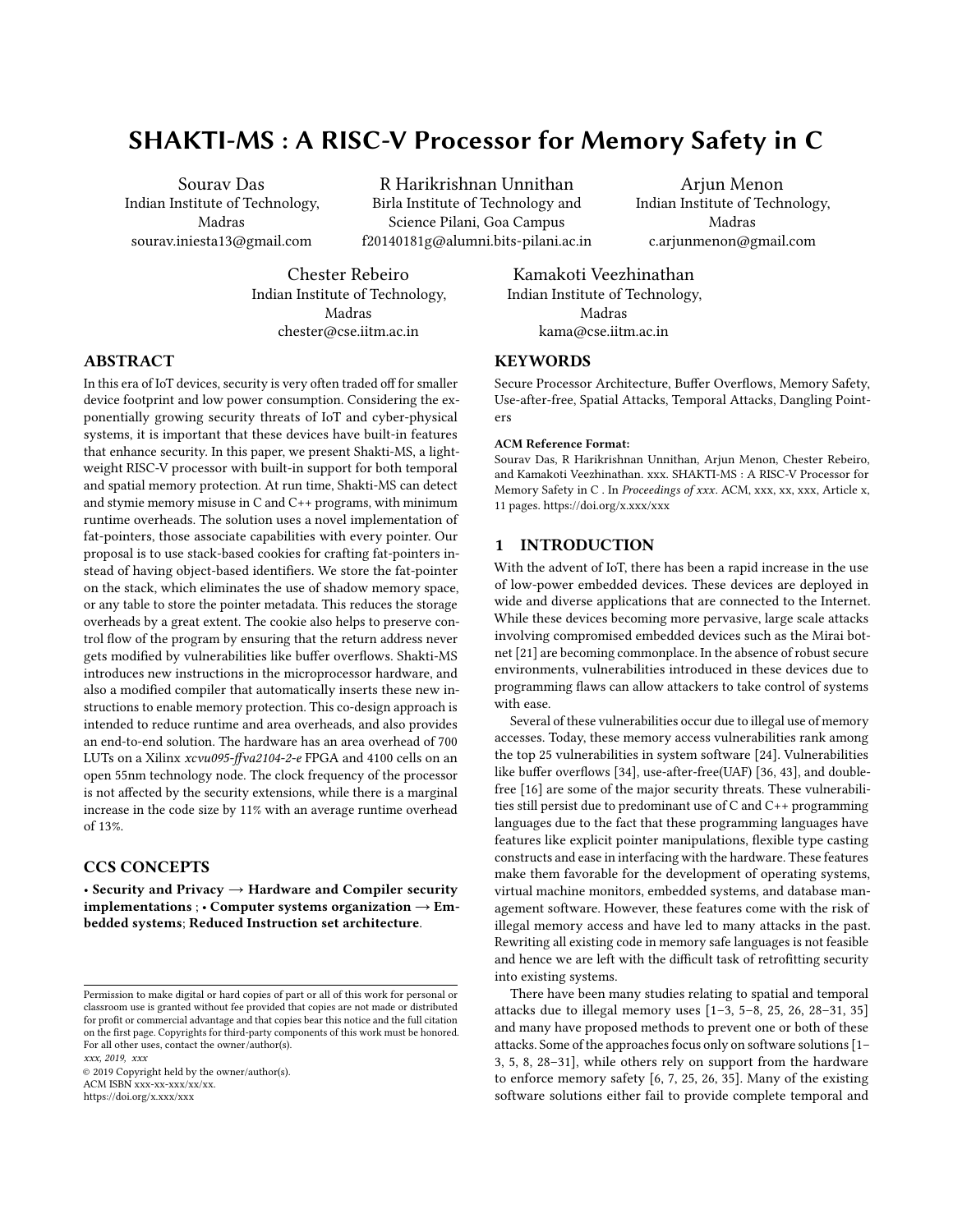<span id="page-1-0"></span>



spatial safety or they incur too high run time overheads. Pure software solutions like [\[28\]](#page-10-12) and [\[29\]](#page-10-17) can be combined to tackle most kinds of spatial and temporal attacks, but this approach leads to high code size and runtime overheads of around 116% [\[29\]](#page-10-17). On the other hand, hardware solutions like [\[23,](#page-10-18) [25\]](#page-10-10) reduce the run time overhead at the cost of hardware complexity. Although [\[23\]](#page-10-18) enhances a RISC-V processor to efficiently implement memory checks, the software support required for [\[23\]](#page-10-18) is extremely complex. Watchdog [\[25\]](#page-10-10), is a compiler plus hardware solution for memory safety. It uses a shadow memory space to maintain the metadata used for memory checks. This shadow memory can result in considerable memory overheads. For complete spatial and temporal safety, 56% of the system memory would be inaccessible [\[25\]](#page-10-10). Gandalf [\[18\]](#page-10-19), also has a hardware plus software solution without much extra hardware complexity and minimal compiler modifications. However, it does not provide temporal safety.

In this paper, we introduce Shakti-MS, a RISC-V processor providing both spatial and temporal memory safety. It requires lightweight modifications in the compiler to insert certain instructions that enable the hardware to perform the required memory checks at runtime. Further, unlike [\[25\]](#page-10-10), we are not using any separate shadow memory space and unlike [\[23\]](#page-10-18), there are no additional tables or tag bits that are required in the processor to store pointer metadata. These features reduce the hardware complexities and storage overhead to a great extent. Another significant benefit of our approach is that the hardware is fully compliant to the RISC-V spec. Any binary compiled with an unmodified compiler toolchain can still run on the modified processor and can coexist with protected programs. One program itself may have protected and non-protected sections by selectively building static and dynamic libraries with protection enabled. In our approach to prevent spatial and temporal attacks, each derived data type object (pointers, arrays, structures) is transformed into a fat-pointer as shown in Figure [1.](#page-1-0)a. In addition to the memory pointer, the fat-pointer also contains the base, bound and the id\_hash fields. The base and bound are used to ensure spatial safety, whereas the id\_hash field is used to ensure temporal safety. To protect against illegal memory operations in stacks, each stack frame is associated with a cookie to help craft fat-pointers for objects within the current stack frame. The idea of having a stack based cookie instead of an object based identifier helps reduce the storage overheads, as temporal metadata is associated with stack

frames rather than individual variables. The cookie also helps to preserve the control flow of the program by ensuring that the return address never gets modified. Moreover, the cookie not only helps to prevent temporal attacks in stacks but also serves as the lower bound to prevent any overflows beyond this region. To provide memory safety in heaps, each allocated region is associated with a unique 64-bit value to craft fat-pointers as shown in Figure [1.](#page-1-0)b. The base address of pointer referencing to this malloc region would point to this unique random number. This number also acts as the cookie for this allocated region. All pointers pointing to the same allocated region uses the cookie value to craft the fat-pointer. Moreover when any one of these fat-pointers is freed the cookie value is randomised to ensure that all other fat-pointers pointing to the same allocated region is invalid. The storage overhead for the proposed solution is  $(128 * n + 64)$  bits. In case of stacks, *n* indicates the number of derived data type objects in the current stack frame and for heaps, it indicates the number of aliased pointers, i.e. pointers pointing to the same allocated region of memory. We introduce two new instructions namely "hash" and "val" which are added in the RISC-V ISA to support memory safety checks. These instructions are inserted by the compiler at the desired places to ensure that all pointer accesses are validated before being performed. To achieve the compiler modifications, a transformation pass is developed in RISC-V LLVM [\[19\]](#page-10-20) and the hardware support is developed in Bluespec-System-Verilog [\[4\]](#page-10-21).

The rest of the paper is organized as follows. Section 2 defines some of the terminologies used in Shakti-MS. It also discusses the key idea that prevents temporal and spatial attacks on stacks and heaps. Section 3 elaborates the architecture and implementation of Shakti-MS. This section also describes the compiler modification along with the details of Micro-architectural implementation of Shakti-MS. Section 4 presents some of the case studies demonstrating how the compiler changes were made, and how these changes help thwart certain attacks. Section 5 reports some of the analysis like runtime overheads and code size overheads of Shakti-MS. Section 6 concludes the paper.

## 2 SHAKTI-MS : THE CRUX

This section describes the proposed solution and explains how the system is protected against various memory related attacks. Before diving into the solution, we first define the terminologies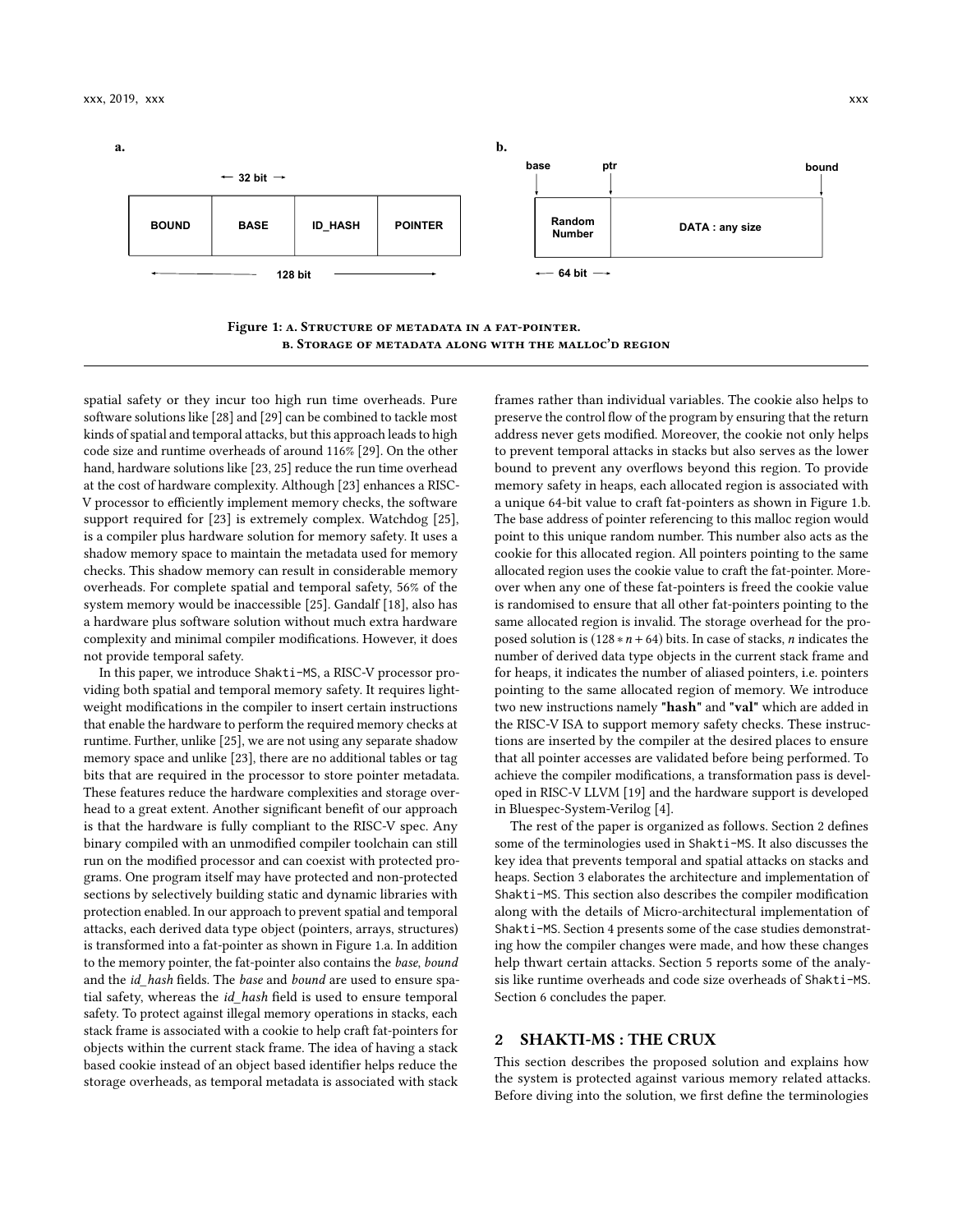that will be used subsequently. We will then describe how spatial and temporal attacks are prevented on stacks and heaps.

## 2.1 Terminologies

- (1) Stack Frame Cookie (SFC) : It is a unique 64-bit random number that is placed on the stack frame below all the variables of the current function as shown in Figure [2.](#page-2-0) This SFC is unique for each function call and is used to provide temporal safety for all variables and objects available within the current stack frame. Moreover, the SFC is destroyed once the function goes out of scope ensuring all pointers to be invalid once the function returns.
- (2) ROData Cookie (RODC) : Just like the SFC, it is also a unique 64-bit random number, but unlike the SFC, it is placed in the .bss region of the program's memory. It is used to protect the read only segment of memory thereby preventing any kind of over-reads or invalid pointer accesses. The RODC is used to provide temporal safety for both global and static variables.
- (3) ID\_HASH : It is a 32-bit unsigned number computed either from the cookies of stacks or heaps. It is also one of the four fields of the fat-pointer. The value of id\_hash is computed with the help of a new "hash" instruction which is described in Section [3.1](#page-4-0)[.1.](#page-4-1)
- (4) BASE : It is a 32-bit value indicating the base address of the respective cookie. It is one of the four fields of the fat-pointer which is used for computing hash values and for checking lower bounds.
- (5) BOUND : It is a 32-bit address indicating the absolute bound of the object. It is the maximum permissible range that the fat-pointer can access.
- (6) Safe Malloc : It is a wrapper function (similar to the malloc function) that allocates 8 more bytes than the requested size of malloc, as shown in Figure [1.](#page-1-0)b, and returns a fat-pointer corresponding to the allocated region. In this extra 8-bytes we store a unique 64-bit random number (a cookie) which helps us to protect against temporal attacks. This cookie is used to craft fat-pointers for all pointers pointing to the allocated region of memory.
- (7) Safe free : It is a wrapper function (similar to the free function) that accepts fat-pointers instead of normal memory pointers as its input. The method safefree first validates the fat-pointer. On successful validation, it calls the free function (after converting the fat-pointer into a normal pointer and passing it as the input) that deallocates the corresponding memory region. This method also randomises the 64-bit value stored along with the allocated region of memory, so that any further reference to that region would result in an invalid memory access.
- (8) Craft : It is a function that is used to craft fat-pointers. It accepts four 32-bit numbers i.e base, bound, id\_hash, and the pointer itself and then returns a 128-bit object by creating the fat-pointer. Figure [1.](#page-1-0)a shows the structure of the fat-pointer returned by the craft function.

<span id="page-2-0"></span>

fpr\_a fpr\_ptr

Figure 2: Stack layout with and without fat-pointers

## 2.2 Preventing Temporal and Spatial attacks on Stacks

Stack is often the primary target of spatial attacks primarily because overflowing local variables could potentially allow the return address to be altered, thereby changing the control flow of the program. Temporal attacks on the stack are not as prevalent as spatial attacks, though they are not unheard of [\[12\]](#page-10-22). A dangling pointer to the stack is a pointer of one function that is not deleted when the function returns. This pointer could now potentially be used to modify the stack of another function that later uses the same region of memory. Moreover, spatial attacks like buffer overflow have evolved over time and given rise to more sophisticated techniques like return-to-libc [\[38\]](#page-10-23) or Return Oriented Programming (ROP) [\[37\]](#page-10-24). Many of these attacks have mitigations in place, such as making the stack non-executable [\[40\]](#page-10-25) or adding stack canaries [\[11\]](#page-10-26) to detect tampering of return address. One of the promising and most widely used solution is Address Space Layout Randomization (ASLR) [\[39\]](#page-10-27). Although ASLR has proven to be the most successful solutions for preventing ROP, it does not address the underlying issue of buffer overflow. There have also been attacks that bypass ASLR [\[22\]](#page-10-28). Another, less prevalent solution is using fat-pointers where every pointer is associated with some metadata that is used to prevent various memory corruption attacks. In our proposed solution, we use the concept of fat-pointers but differ in the implementation with respect to other existing fat-pointer solutions.

2.2.1 Preventing Spatial Attacks. : To prevent spatial attacks on stack, each derived data type object is associated with a base and bound. The bound represents the maximum accessible range the pointer to an object can access, whereas the base represents the base address of the SFC. Although the base here is not a strict lower bound for the object but it prevents all overflows provided that there are no pointer decrements. Even if there are pointer decrements it can never overflow beyond the SFC. Moreover, a slighter loose lower bound is chosen because it allows the same SFC to be used for temporal checks. To understand the concept to protect against spatial attacks let us take a look at the example below:

> **int** x , a [10];  $int * ptr = a;$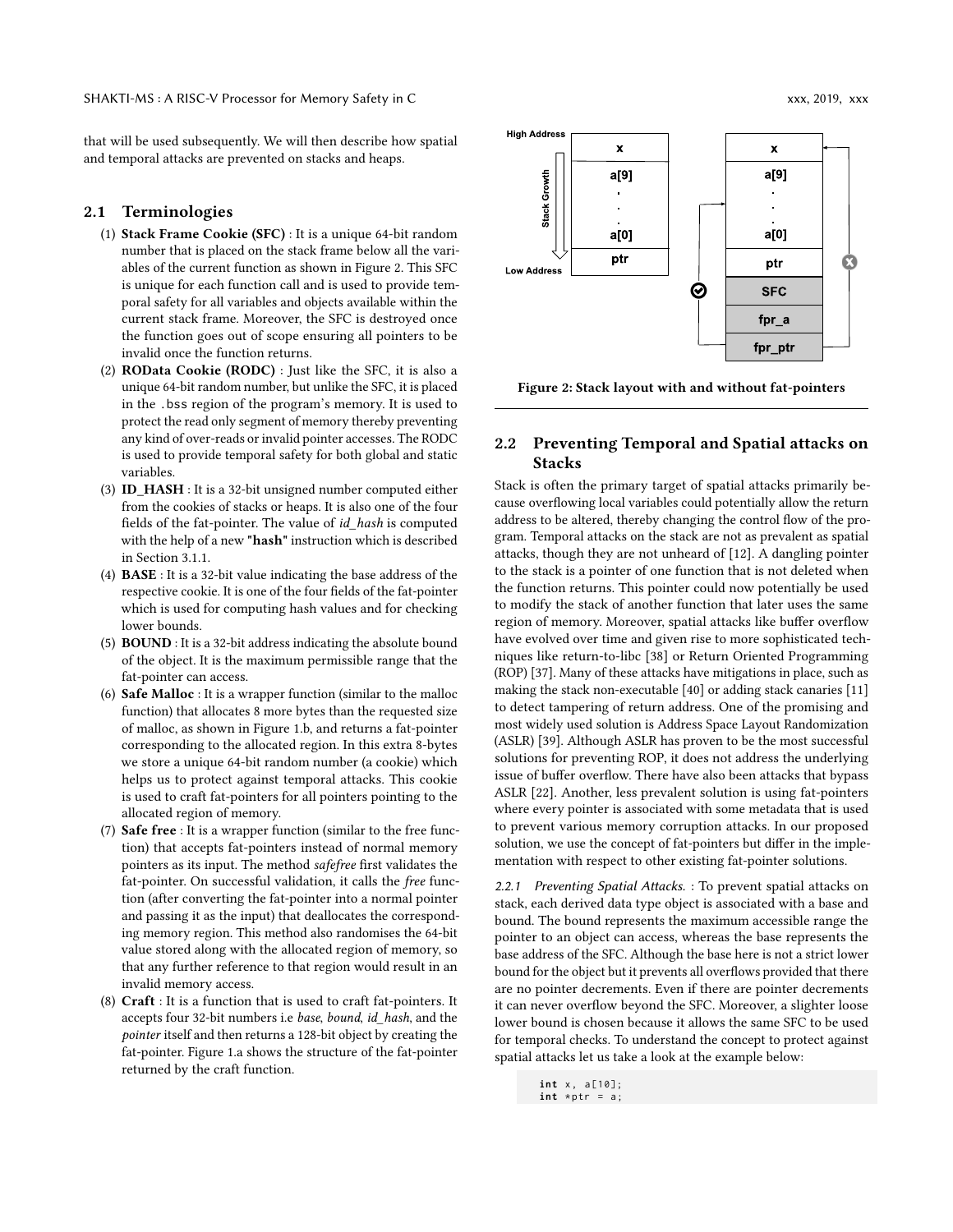```
x = *( ptr + 5);
x = *( ptr + 10); // spatial check violation
```
Figure [2,](#page-2-0) shows the stack frame with and without the fat-pointers. The shaded region represents the metadata for the stack frame. The SFC represents the "Stack Frame Cookie" which is used to protect the current stack frame and craft fat-pointers for the objects within the current stack frame. The objects placed below the SFC, namely fpr\_a and fpr\_ptr represents the fat-pointers for their respective objects a and ptr. These fat-pointers are placed below the SFC to ensure that there is no tampering of the metadata due to pointer decrements. Moreover, when the pointer is assigned to point to the array in the stack, the metadata of the array is copied to the metadata of the pointer. Also, every load and store instructions to this object are preceded by a validity check to ensure memory safety. So in the above example, the pointer ptr can only access (ptr + 5) and would fail to access (ptr + 10).

2.2.2 Preventing Temporal Attacks. : Temporal attacks on stack occur when a pointer to a local variable of a function is not deleted after the function returns, allowing it to overwrite the stack of any other function that occupies the region of the stack used by the previous function. Consider the following code snippet that demonstrates how a temporal attack can occur on stacks and how the proposed solution mitigates such attacks:

**int** \* q ; **void** foo () { **int** a ; q = & a ; } **int** main () { foo (); ... = \* q ; // temporal check violation }

As mentioned before, each function has its own unique SFC which is used to derive the *id* hash of each pointer in the current stack frame. Moreover, every pointer to objects in stack have its own metadata associated with it. Relating this fact to the above example, there are two functions which have their own unique SFC. When the the global pointer  $q$  points to the variable  $a$  in function foo, it has its id\_hash derived from the SFC of function foo. As soon as foo goes out of scope, SFC of that function is randomised. Therefore when q gets dereferenced in *main* after returning from foo, it results in a validation error.

## 2.3 Preventing Temporal and Spatial attacks on Heaps

The heap is dynamically allocated region in memory that the program uses at runtime to typically store program data. A heap overflow or an overrun is a type of buffer overflow that occurs in this heap data area. Exploitations are performed by corrupting the heap data in specific ways to cause programs to overwrite internal structures such as a linked list or malloc metadata. Moreover, overflowing buffers in heap can also change pointers that point to important data. Attacks like use-after-free [\[43\]](#page-10-5) and double-free [\[16\]](#page-10-6) are quite common in heaps which have led to critical system failures.

2.3.1 Preventing Temporal Attacks. There have been many solutions proposed to mitigate temporal attacks [\[2,](#page-10-29) [3,](#page-10-7) [9,](#page-10-30) [10,](#page-10-31) [15,](#page-10-32) [29,](#page-10-17) [31,](#page-10-13) [32,](#page-10-33) [35,](#page-10-14) [41,](#page-10-34) [42\]](#page-10-35). They can be classified into two categories, namely, "location based" and "identifier based". Location based [\[15,](#page-10-32) [17,](#page-10-36) [31,](#page-10-13) [41\]](#page-10-34) approaches use an extra data structure such as a tree or it uses a hashtable/trie-based implementation of shadow memory space to keep track of the allocated and deallocated memory regions. This approach prevents most dangling pointers but fails to protect against stale pointers which points to reallocated memory, as it uses the object's address to determine if the pointer is valid or not. In contrast, the identifier based [\[25,](#page-10-10) [27,](#page-10-37) [29,](#page-10-17) [35,](#page-10-14) [42\]](#page-10-35) approach uses metadata associated with each pointer or a lock-and-key mechanism to prevent the exploitation of dangling pointers.

In Shakti-MS we use a lock-and-key based approach to mitigate all variants of temporal attacks. To protect against dangling pointers, double-free and other temporal attacks, all calls to malloc and free are replaced with safemalloc and safefree, which are wrapper functions that add metadata to heap-allocated objects. These are the basic function calls in C that provide low level access to memory. So protecting these functions are of prime importance. The safemalloc function call allocates an extra 8 bytes of memory, stores a unique 64-bit random number in it and returns a 128-bit fatpointer having the pointer metadata. In the metadata, the id\_hash field represents the key and the base represents the lock location. Every pointer pointing to the allocated region will be transformed into a fat-pointer with their respective id hash and base. To ensure temporal safety, the following check is performed on dereferencing a pointer:

```
if ( id_hash != hash (memory [base]) )
    abort (); // dangling pointers detected
```
The hash function is introduced because even if the lock location is compromised due to implementation flaws or by any other means, the hash function still remains unknown. This introduces an extra level of difficulty for the attacker to craft any arbitrary fat-pointers. Furthermore, all subsequent loads and stores on the fat-pointers are prefaced by temporal safety checks. The safefree method randomizes the 64-bit value stored at the start of the allocated region, which further ensures that any pointer dereference to that allocated region after being deallocated would result in a validation error. The other method which might cause a problem for dangling pointers is realloc. To ensure safe handling of reallocations, the saferealloc method replaces all realloc calls in the program. Saferealloc accepts a 128-bit fat-pointer to an object and the reallocation size as parameters. It validates the accepted fat-pointer, allocates a new region in heap, copies data over, frees the old region, and returns a valid fat-pointer for the newly allocated region.

2.3.2 Preventing Spatial Attacks. : Spatial attacks, as the name suggests, involves accessing regions of memory beyond the legitimate and intended scope of the code. These attacks are often accomplished by overflowing buffers in memory or reading beyond the limits of an object. To ensure spatial safety on the heaps, we use fat-pointer to restrict memory access of a pointer within a base and bound address. As discussed in the previous section each malloc'd region is now associated with a unique 64-bit random number and every pointer pointing to the malloc'd region has been transformed into a fat-pointer. Every pointer now has its own base and bound associated with it, where the base points to the start of the allocated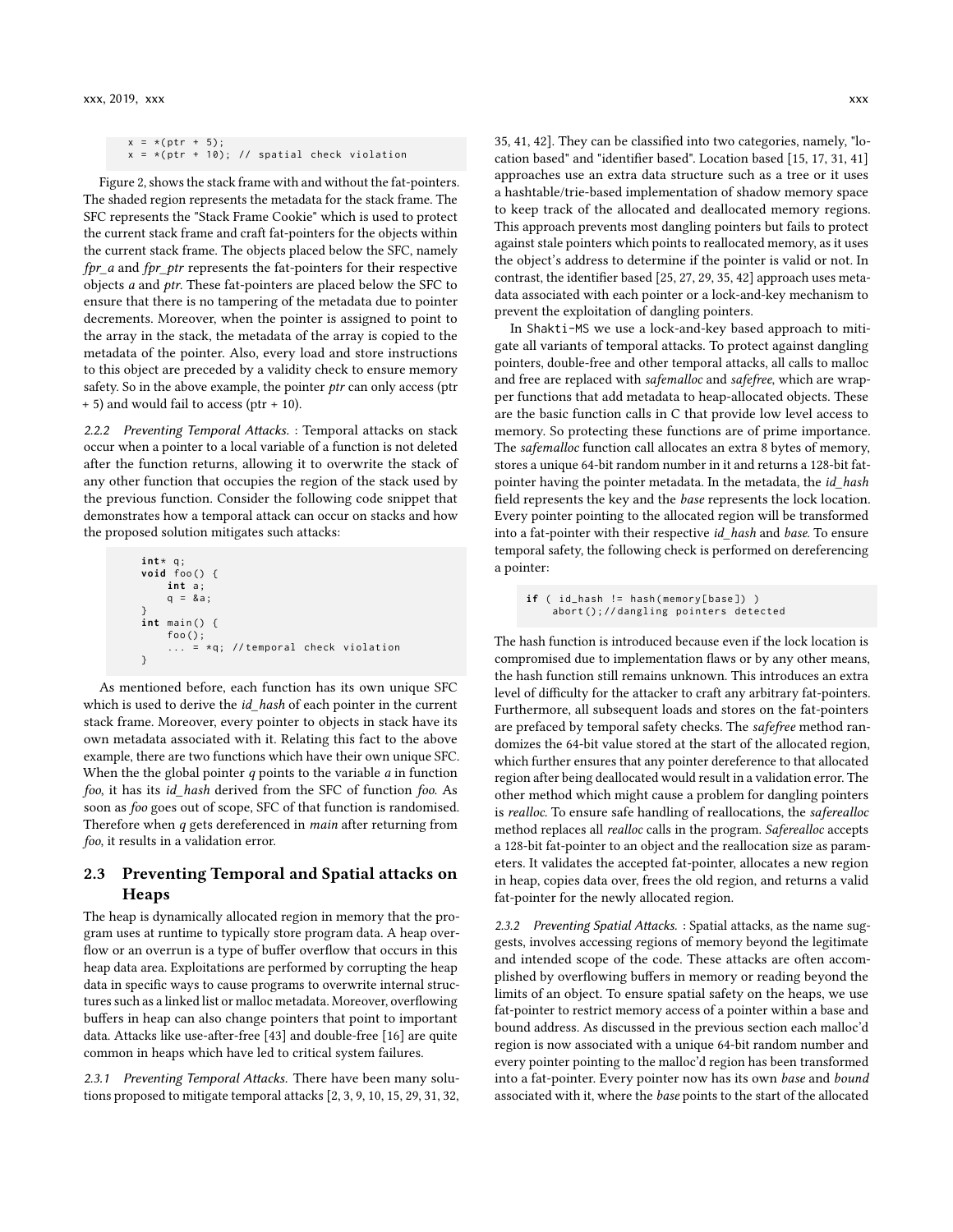SHAKTI-MS: A RISC-V Processor for Memory Safety in C  $xxx$ , 2019, xxx, 2019, xxx, 2019, xxx

region and the bound points to the end of the allocated region, referring the absolute memory address the pointer can access. All pointer dereferences undergoes a base and bound check, ensuring spatial safety.

For better clarity on the proposed solution, consider the following sample code:

```
1. int *p,*q,*r;
2. p = malloc (10* sizeof ( int ));
3. q = r = p ;
4. int value = *( r +10); // spatial safety violation
5. free(p);
6. \ldots = *q; // temporal safety violation
```
The pseudo code equivalent of the above block after the compiler transforms:

```
1. __int128 fpr_p , fpr_q , fpr_r ;
2. fpr_p = safemalloc (10* sizeof (int ));
    // safemalloc returns a __int128 object
    // consisting of base , bound , id_hash and pointer
3. fpr_q = fpr_r = fpr_p4.1 validate ( fpr_r +10); // Spatial violation detected
4.2 int value = *(for_r+10);
5 safefree (fpr_p);
6.1 validate fpr_q; // Temporal violation detected
6.2 \ldots = *fpr_q;
```
As shown above in line numbers 2 and 5, the compiler replaces every malloc/free calls with safemalloc and safefree wrapper functions. Moreover, the compiler also inserts validity checks before every pointer dereferences as shown in line numbers 4.1 and 6.1, ensuring both temporal and spatial safety.

## 3 ARCHITECTURE AND IMPLEMENTATION OF SHAKTI-MS

In the previous section, we looked for mechanisms to prevent spatial and temporal attacks on stack and heap. In this section, we look deeper into compiler and hardware instrumentation aspects of Shakti-MS.

In order to provide security guarantees, the given code might need to be instrumented. This can be done at the binary, compiler or the source code level. Additionally, new hardware instructions can also be added to accelerate memory safety checks. Binary level code instrumentation works to modify the source code after compilation. This approach, however, limits the flexibility of code instrumentation. For example, one cannot add a new instruction in between, without affecting the branch instructions that work on relative addresses. Source code transformation, on the other hand, doesn't provide one with enough information to apply transformations. For example, the stack organisation is not visible at the source code level.

However, compiler based instrumentation does not have any of the above mentioned drawbacks. Therefore, in our solution, we use compiler based transformations to achieve code instrumentation. Also, new hardware instructions are added to have minimal performance overheads while performing these security checks. The details of the implementation are given below.

## <span id="page-4-0"></span>3.1 ISA Extensions

This section describes the details of the two new instructions that are added to the RISC-V ISA in order to support memory safety.

<span id="page-4-1"></span>(1) hash Instruction : The hash instruction is used to compute the *id\_hash* field of the fat-pointer. The instruction receives the base address of the SFC for stacks, the base address of the RODC for global variables, or the base address of the heap-allocated region. It returns a 32-bit hash of the value stored at the memory location passed as an argument. The instruction is in the form of

hash rd, rs1

where the base address resides in rs1 register and the computed hash value is stored in the register rd. The instruction computes

```
id_hash = hash ( memory [ base ])
```
(2) val Instruction : The val instruction is used to validate the fat-pointer. It takes two arguments, the lower 64-bit of the fatpointer and the higher 64-bit of the fat-pointer. It performs temporal and spatial validity checks on the fat-pointer. The val instruction is of the form

val rs1, rs2

where *rs1* represents the higher 64-bit and *rs2* represents the lower 64-bit. The val instruction performs the following checks:

| $if(base == NULL)$                                                          | //Check 1   |
|-----------------------------------------------------------------------------|-------------|
| $abort()$ ;<br>$if(id_{\text{hash}} := hash(memory[\text{base}])$ //Check 2 |             |
| $abort()$ ;                                                                 |             |
| $if(pt \leq base   ptr \geq bound)$                                         | $//Check$ 3 |
| $abort()$ ;                                                                 |             |

Here, Check 1 and Check 2 ensure temporal safety by verifying that id\_hash stored along with the fat-pointer and hash computed from value stored in the memory location pointed by base are equal. Check 3 ensures spatial safety by verifying that every pointer access is within the base and bound. This prevents all manifestations of spatial and temporal memory attacks.

## 3.2 Compiler Based Instrumentation

The compiler based instrumentation needed in Shakti-MS is implemented using the RISC-V LLVM [\[19\]](#page-10-20) compiler infrastructure. The LLVM toolchain converts the C-code to an intermediate representation (IR), runs certain passes on the intermediate representation (for instrumentation or optimization) and finally compiles the IR into machine code. The ability to write transformation passes that operate at the IR level provides great flexibility in terms of making changes at a logical level. To ensure spatial and temporal safety from the compiler perspective, we wrote compiler passes to analyze programs and understand the program behavior. We then wrote transformation passes that operate on the IR to add metadata to pointers and insert runtime checks.

In our solution, we have added support for two new machine instructions, namely "hash" and "val", in RISC-V LLVM, with the help of intrinsics. These intrinsics are represented as function calls at the LLVM-IR level but will be translated into machine instructions at the assembly level. As per LLVM's documentation [\[20\]](#page-10-38) adding a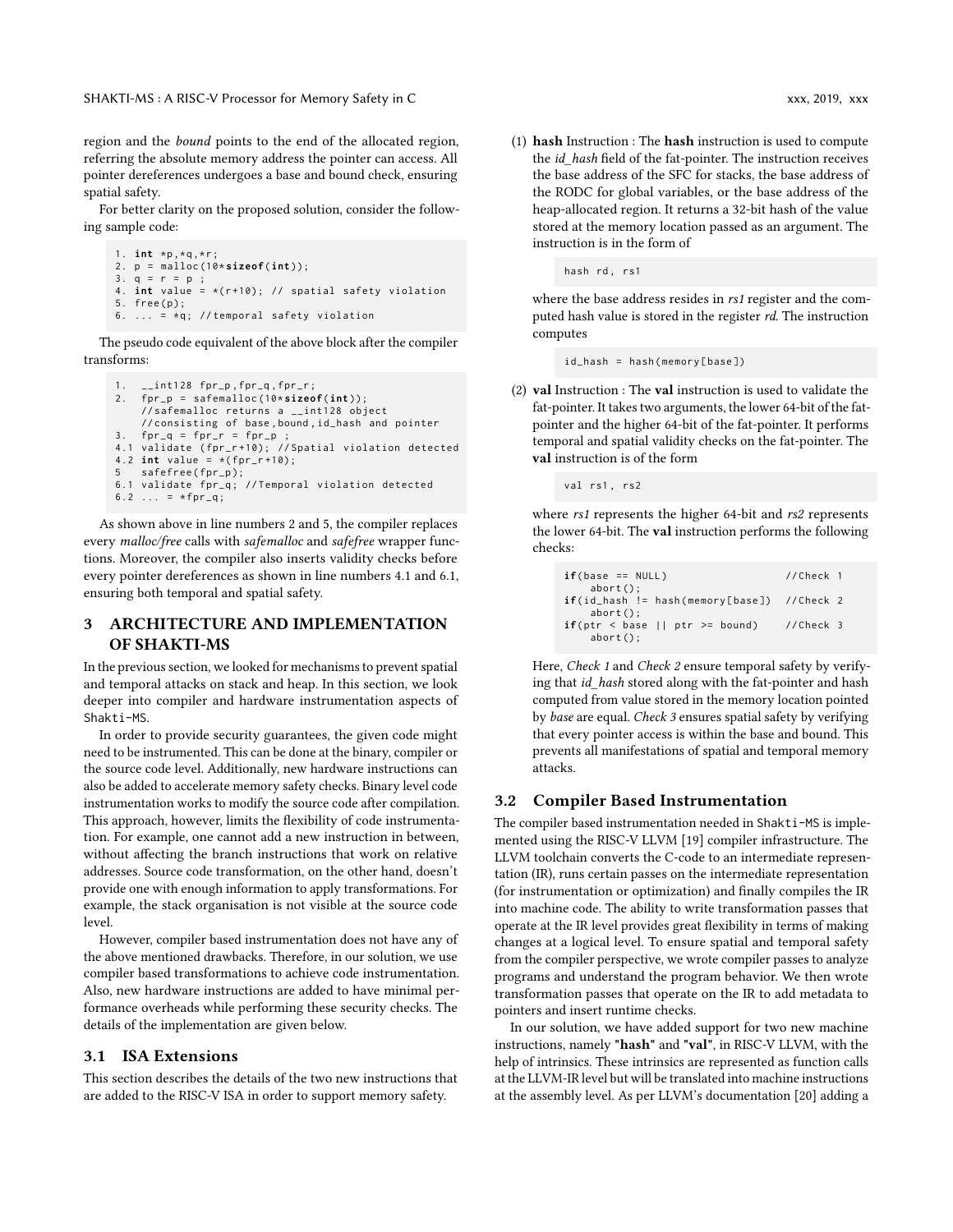<span id="page-5-0"></span>

| let TargetPrefix = "RISCV" in {<br>def int riscy hash: GCCBuiltin <" builtin riscy hash">,<br>Intrinsic<[IIvm i64 ty], // returns 64-bit hash<br>[Ilvm i64ptr ty],<br>laddress to store cookie<br>// properties: nothing<br>"Ilvm.RISCV.hash">:<br>// name or description | class Hashinst <dag dag="" ins,="" outs,="" string<br="">asmstr, list<dag> pattern&gt;<br/>: RISCV32Inst<outs, asmstr.<br="" ins,="">pattern. Frml&gt; {<br/>let Pattern = pattern;<br/>bits&lt;5&gt;<math>rs1</math>:<br/>bits&lt;5&gt;<math>rs2</math>:<br/>field bits&lt;32&gt; Inst:<br/><math>let</math> lnst<math>(31-20) = 0</math>:</outs,></dag></dag> |  |
|---------------------------------------------------------------------------------------------------------------------------------------------------------------------------------------------------------------------------------------------------------------------------|-----------------------------------------------------------------------------------------------------------------------------------------------------------------------------------------------------------------------------------------------------------------------------------------------------------------------------------------------------------------|--|
| def riscv_hash : HashInst<(outs GPR64:\$rd), (ins<br>GPR64:\$rs1), "hash\t\$rd, \$rs1", [(set GPR64:\$rd,<br>(int riscy hash GPR64:\$rs1))]>;                                                                                                                             | $let Inst{19-15} = rs1;$<br>$let Inst{14-12} = 0;$<br>$let Inst{1-7} = rs2;$<br>$let Inst{6-2} = 2$ ;<br>$let Inst{1-0} = 3;$                                                                                                                                                                                                                                   |  |

Figure 3: Code for adding "hash" intrinsic in RISC-V LLVM

new instruction directly changes the bit code format, and would require a considerable amount of effort to maintain compatibility with the previous versions. Thus, we have proceeded with adding a new intrinsic to the compiler instead of an instruction. The code for adding a new intrinsic in RISC-V LLVM is shown in Figure [3.](#page-5-0)

To explain the process of implementing the IR transformation pass, we divide it into a set of tasks (not necessarily in an order) that were performed.

- (1) Handling Global variables and global pointers : This part of the transformation pass deals with handling global variables and global pointers which might cause a potential threat. Since these variables neither reside in the stack nor on the heap so we cannot directly craft a fat-pointer using the SFC or the metadata stored along with the malloc'd region. These variables lie in the read only section of the memory known as .bss. To prevent overflow or read-past-bounds attacks on global pointers, we have crafted fat-pointers using the RODC instead.
- (2) Replacing malloc calls and free calls with safemalloc and safefree : This part of the transformation pass replaces all malloc calls with safemalloc, free with safefree and realloc with saferealloc. It also mutates the return type of the malloc and realloc functions to fat-pointers.
- (3) Adding the stack frame cookie : This transformation pass inserts instructions to the first basic block of every function in IR. The inserted IR code generates a SFC and places it at the bottom of the stack frame every time the function is called at runtime. Once the SFC is placed on the stack, its hash value is computed using the hash instruction and stored in some temporary register in LLVM. This hash value is used to create fat-pointer for derived datatype objects on stack. The transform also adds code to the last basic block of the function which randomizes the SFC before the function returns. This ensures that once the function goes out of scope and returns to the calling function, any attempts to use pointers to that stack frame will raise an exception.
- (4) Handling pointer arguments/returns for function calls within the module and outside the module : This part of the pass operates on function calls and function prototypes within the module and converts every pointer in the arguments or return values to fat-pointers. However, system calls like scanf, printf or function calls outside the module are left untouched. Any fat-pointers passed to them as arguments

are first validated and collapsed into pointers. Additionally, to protect against overflows caused by special library functions like memcpy and strcpy, explicit checks are added to ensure destination buffer length is greater than source buffer length.

- (5) Crafting fat-pointers : Since our solution is based on fatpointers, this part of the transformation pass deals with transforming every derived data type objects on stacks to fat-pointers. The fat-pointer is created by calling the function named craft. Then all uses of the existing object are replaced with the newly created fat-pointer to ensure memory safety.
- (6) Transformations for various LLVM instruction : This is the most important part of the transformation pass converting pointers to fat-pointers and handling type mismatch of all LLVM instructions. It is also responsible for adding val instruction before every load and store instruction. It also ensures that wherever a pointer is dereferenced, a validity check is inserted just before it. The validity checks are only inserted by the compiler in the form of a val instruction, but the actual check is performed by the hardware at runtime.
- (7) Warnings for Pointer Decrements : This is an analysis pass used for identifying any decrement operation performed on pointers within the program. As stated earlier, pointer decrements on stacks might cause illegal access to other objects within the current stack frame, below the base element of the pointer. Thus, this pass of the compiler is responsible for throwing a warning whenever a pointer decrement is encountered in the desired function or module. Currently, no automated solution has been put in to fix this problem; therefore, its the responsibility of the programmer to handle this scenario. A possible solution can be to replace the pointer decrement with a pointer plus offset for compilerenforced safety, or manually validate the safety and suppress the warning.

## 3.3 Micro Architecture

The hardware and ISA extensions proposed for Shakti-MS have been implemented over an existing baseline processor in order to provide a fair comparison of the incurred area and performance overheads. We have used the 64-bit 6-stage in-order Shakti C-64 design [\[14\]](#page-10-39) as our baseline processor whose micro-architecture is shown in Figure [4.](#page-6-0) This processor was designed using Bluespec System Verilog (BSV) [\[4\]](#page-10-21). Following is a brief outline on the functioning of Shakti C-64:

- (1) PC Generate Stage: This is the first stage of the pipeline. This stage is responsible for generating the value of the Program Counter (PC). The Branch Prediction Unit (BPU) sends out the value of PC and the prediction bits. If the prediction bits indicate that the branch is taken, the next PC is the value that is given out by the BPU; else, the next PC is computed as current PC + 4. This PC is then sent to the instruction cache.
- (2) Fetch Stage: The response of the instruction cache is read in this stage. Once the instruction is received, it is then sent to the branch predictor, and also enqueued inside the IF (Instruction Fetch) - ID (Instruction Decode) Inter-Stage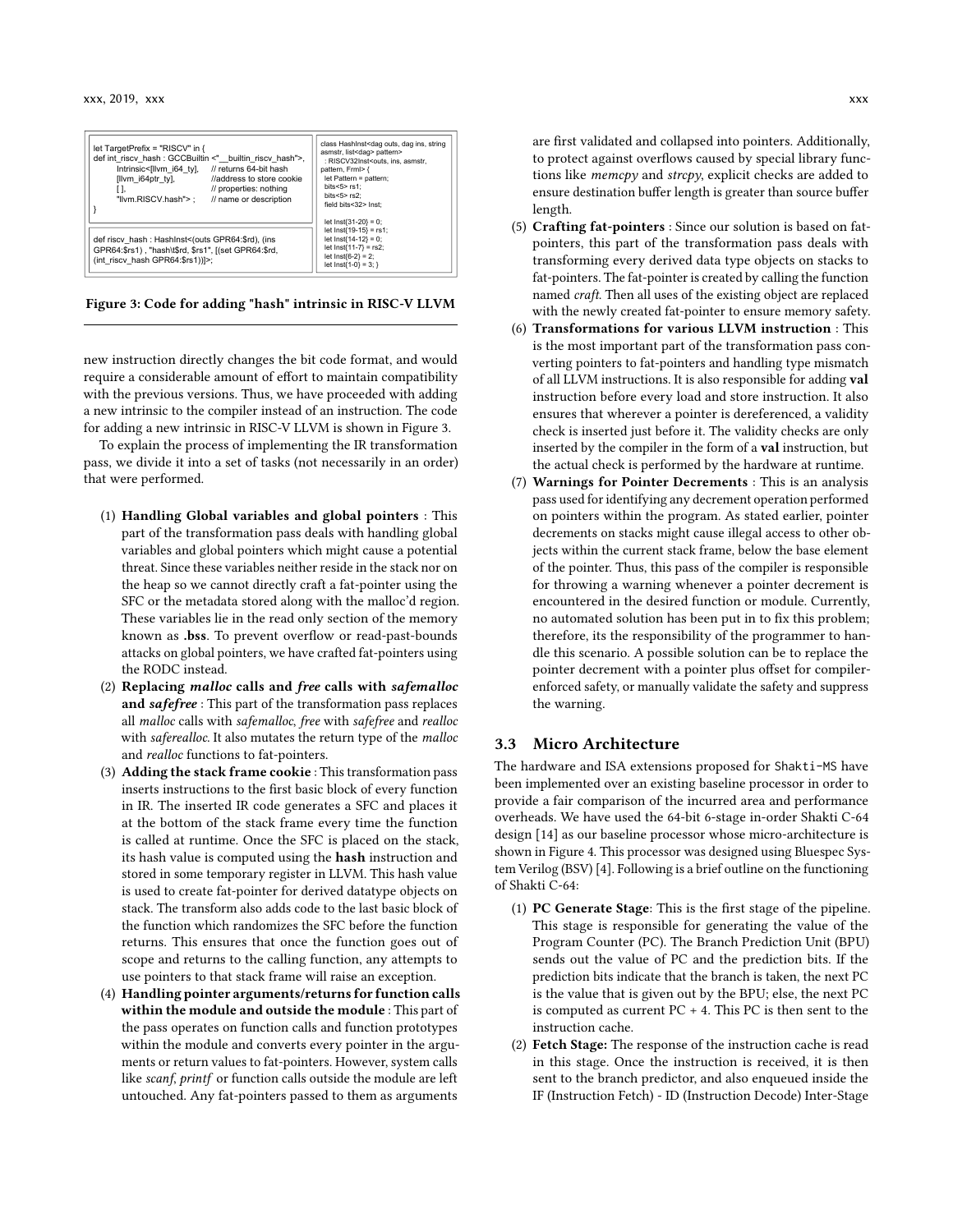<span id="page-6-0"></span>

Figure 4: 6-stage pipeline processor depicting micro-architecture of Shakti-C

Buffer (ISB) provided there was no bus error or a misaligned address exception.

- (3) Decode Stage: The instruction from the IF-ID ISB is decoded in this stage. The decoding process involves identification of the type of instruction, the source operand registers, the destination register, etc.. The results are then stored in the ID - EXE (Execute) ISB.
- (4) Execute Stage: In this stage, the operands are fetched from the respective register file, or the operand forwarding path and the instruction is executed using the ALU (Arithmetic-Logic Unit) for all instructions except the Floating Point (FP) instructions. The FP instructions go through the dedicated FP Unit that are IEEE-754 2008 compliant. Additionally, for a branch instruction, the prediction is validated in this stage, and the result is then sent to the BPU where the prediction bits (that decide if a branch is taken or not taken) are updated accordingly. If the branch was mispredicted, then the IF-ID ISB is invalidated and the PC is set to the correct address. Also, for memory instructions, this stage simply calculates the effective memory address. The results of this stage are stored in the EXE - MEM (Memory) ISB.
- (5) Memory Stage: In this stage, if the instruction executed is found to be a load/store then the request is sent to the data cache to perform the necessary memory/IO operation. On completion of the memory/IO access, if there was no bus error, the cache responds back with a valid data (for load instructions) or a valid acknowledgement (for store instructions). Memory operations could also return a misaligned exception. This response is stored into the MEM - WB (Writeback) ISB. However, if the instruction executed did not require any memory accesses then the result from the EXE-MEM ISB is simply buffered into the MEM-WB ISB.

(6) Writeback Stage: This stage is responsible for writing the results back to the register file if no exception was generated. Also, the result is forwarded via the operand forwarding path. In case of an exception, a complete pipeline flush is initiated, and the processor jumps to the exception handler routine. Also, for instructions like store and branch, no operations are performed in this stage.

As far as the hardware implementation of the two new instructions are concerned, the PC Generate, Fetch and Decode stages for both of them work similar to that of any other arithmetic instruction. Actions performed in the remaining stages are described below:

#### (1) Hash instruction

- Execute stage: In the execute stage, the hash instruction is treated similar to that of a load instruction. Here the effective address is resolved by retrieving the address from the rs1 register. Moreover, an extra piece of information is passed onto the memory stage to distinguish between normal loads and the hash instruction.
- Memory stage: In this stage, memory access is performed and the pipeline stalls until a response is obtained from the memory subsystem. Once a response is obtained it is checked for exceptions. If the response was a valid one, then the hash of the read value is computed and written onto MEM-WB ISB. Additionally, the hash value computed is forwarded via the operand forwarding path.
- Writeback stage: The writeback stage of a hash instruction is similar to that of a load instruction. The results are forwarded via the operand forwarding path and also written into the register file, provided there was no exception generated.
- (2) Val instruction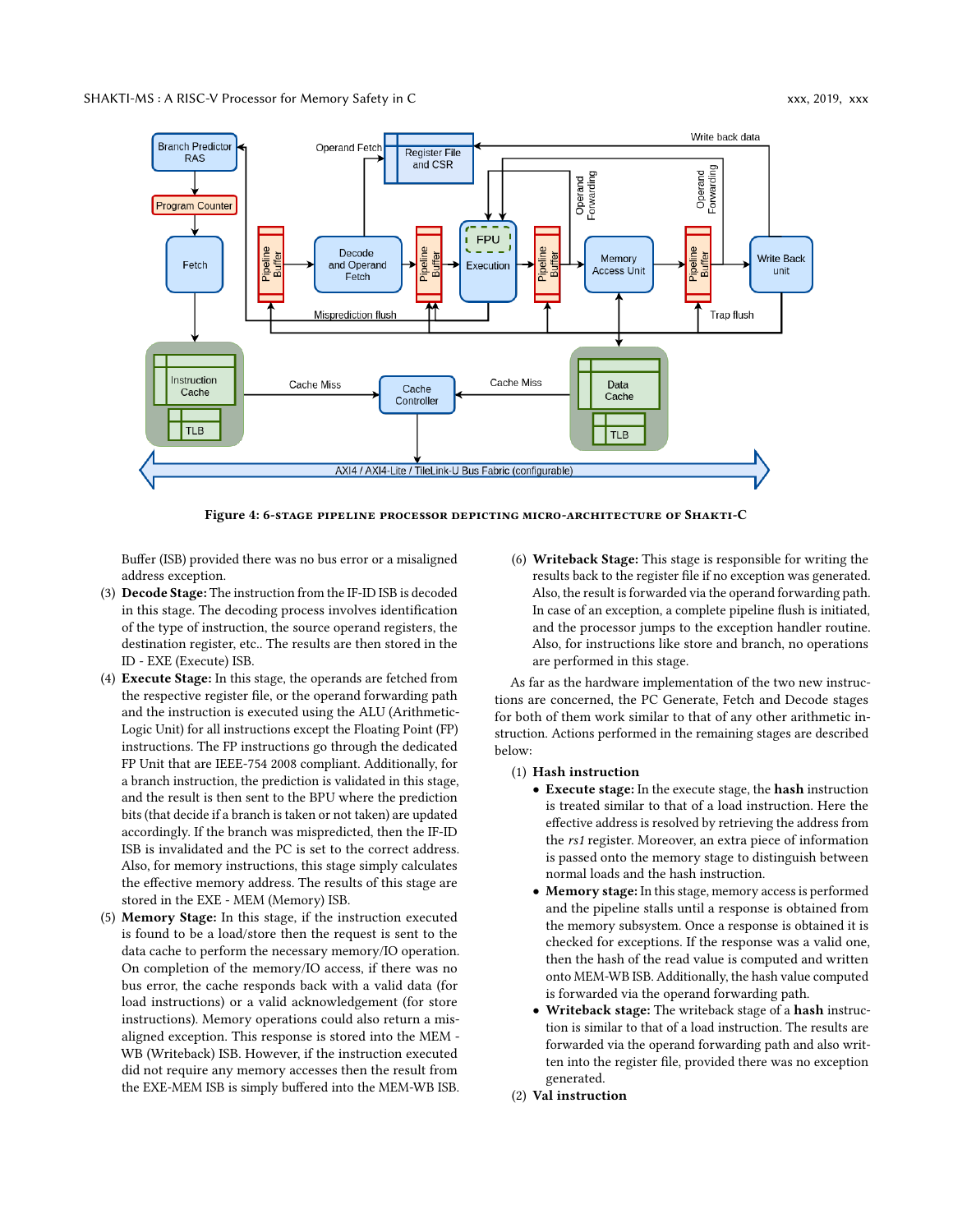- Execute stage: In this stage, two actions are performed by the processor. First, the effective address is resolved i.e. the address of the base is extracted from the operands. To be more precise the address is the lower 32-bits of rs1 register. This address will be further used in the memory stage to issue a load request to get the cookie. The second action is to compare the value of the pointer with the values of base and bounds that are present in the fat-pointer. If the pointer lies within its permissible limits, no exception is raised, else an exception bit is set and the result is forwarded to the subsequent stages.
- Memory stage: The val instruction in this stage basically performs three operations provided that the exception bit was not set in the execute stage. Initially, it issues a load request to the effective address that was computed in the execute stage. Once the response is obtained, necessary checks for exceptions are performed, and on valid response only, the hash of the returned value is computed. Finally, the computed hash is compared with the id hash stored along with the fat-pointer (id\_hash stored in the upper 32 bits of rs2). If these values match, then the load is treated to be valid, else an exception bit is set to indicate invalid memory accesses by the pointer. The results obtained in this stage are then passed onto the writeback stage.
- Writeback stage: This stage reads the data from the previous stage and checks if the exception bit is set. If so, then an Invalid\_Pointer exception is raised; else no operation is performed thereby indicating that the subsequent load or store instruction is indeed a valid access.

## 4 CASE STUDY

This section provides a sketch of the generated LLVM-IR code (by Clang) of different parts of a simple C-program, and also how the transformation pass modifies the IR. Given below are some of the examples of the transformation pass.

(1) Handling the SFC : Given below is the LLVM IR code to insert the SFC and collapse it just before the function exits. The keyword "alloca"is used to allocate a memory on the stack and all variables with '%' sign represent a temporary register. LLVM uses the concept of static single assignment and has infinite number of registers for computation.

```
; insert this at the end of all
; alloca calls in a function
% stack_cookie = alloca i64
%2 = call i64 @random64 ()
store i64 %2 , i64 * % stack_cookie
; body of the function call
...
; insert this at the end of the function
%4 = call i64 @random64 ()
store i64 %4 , i64 * % stack_cookie
% stack_cookie_burn = call
i64 @llvm.RISCV.hash ( i64* % stack_cookie )
```
Here @llvm.RISCV.hash represents the intrinsic call to our function hash.

(2) Crafting fat-pointers : Crafting a fat-pointer is done by calling a function named  $craft$  with four parameters namely base, bound, id\_hash and the pointer itself. The craft function

is a few lines of assembly code inserted during code lowering. The call to craft function below is used to create a fat-pointer to a character array of size 10.

```
...
% stack_cookie_32 = ptrtoint i64 * % stack_cookie
to i32
...
% stack_hash = trunc i64 % stack_hash_long
to i32
%2 = alloca [10 x i8] , align 1
% pti1 = ptrtoint [10 x i8 ]* %2 to i32
% absolute_bnd2 = add i32 % pti1 , 10
% fpr3 = call i128 @craft ( i32 % pti1 ,
i32 % stack_cookie_32 , i32 % absolute_bnd2 ,
i32 % stack_hash )
```
(3) Validating Loads and Stores : As stated earlier every loads and stores are prefaced by validity checks, so let us take a single line of C code and see how the following code gets transformed.

 $a [5] = * (ptr+3);$ 

...

Here  $a$  is an array of size 10 and  $ptr$  is a pointer pointing to the array. The code below is the LLVM IR representation of the said line:

```
%2 = alloca [10 x i8] , align 1
%3 = alloca i8* , align 8
%6 = load i8* , i8 ** %3 , align 8
%7 = getelementptr inbounds i8 , i8* %6 , i64 3
%8 = load i8 , i8* %7 , align 1
%9 = getelementptr inbounds [10 x i8] ,
[10 x i8 ]* %2 , i64 0 , i64 5
store i8 %8 , i8* %9 , align 1
```
Assuming that fat-pointers exist for the variables a and ptr, the different instructions get modified as follows :

```
; Fat - pointer to a
% fpr3 = call i128 @craft ( ... )
...
; Fat - pointer to ptr
% fpr6 = call i128 @craft ( ... )
% fpr_low13 = trunc i128 % fpr6 to i64
% fpr_hi_big14 = lshr i128 % fpr6 , 64
% fpr_hi15 = trunc i128 % fpr_hi_big14 to i64
call void @llvm.RISCV.validate (i64 % fpr_hi15 ,
i64 % fpr_low13 )
% ptr32_16 = and i64 % fpr_low13 , 4294967295
% ptrl = inttoptr i64 % ptr32_16 to i128 *
% fpld = load i128 , i128 * % ptrl , align 8
% zextarrayidx17 = zext i32 3 to i128
% arrayidx18 = add i128 % fpld , % zextarrayidx17
; validate arrayidx18
...
% ptrl23 = inttoptr i64 % ptr32_22 to i8*
%5 = load i8 , i8* % ptrl23 , align 1
% zextarrayidx24 = zext i32 5 to i128
% arrayidx25 = add i128 % fpr3 ,
; validate arrayidx25
...
% ptrs30 = inttoptr i64 % ptr32_29 to i8*
store i8 %5 , i8* % ptrs30 , align 1
```
The above code also shows that all the getelementptr instructions have been transformed to offsets and added with the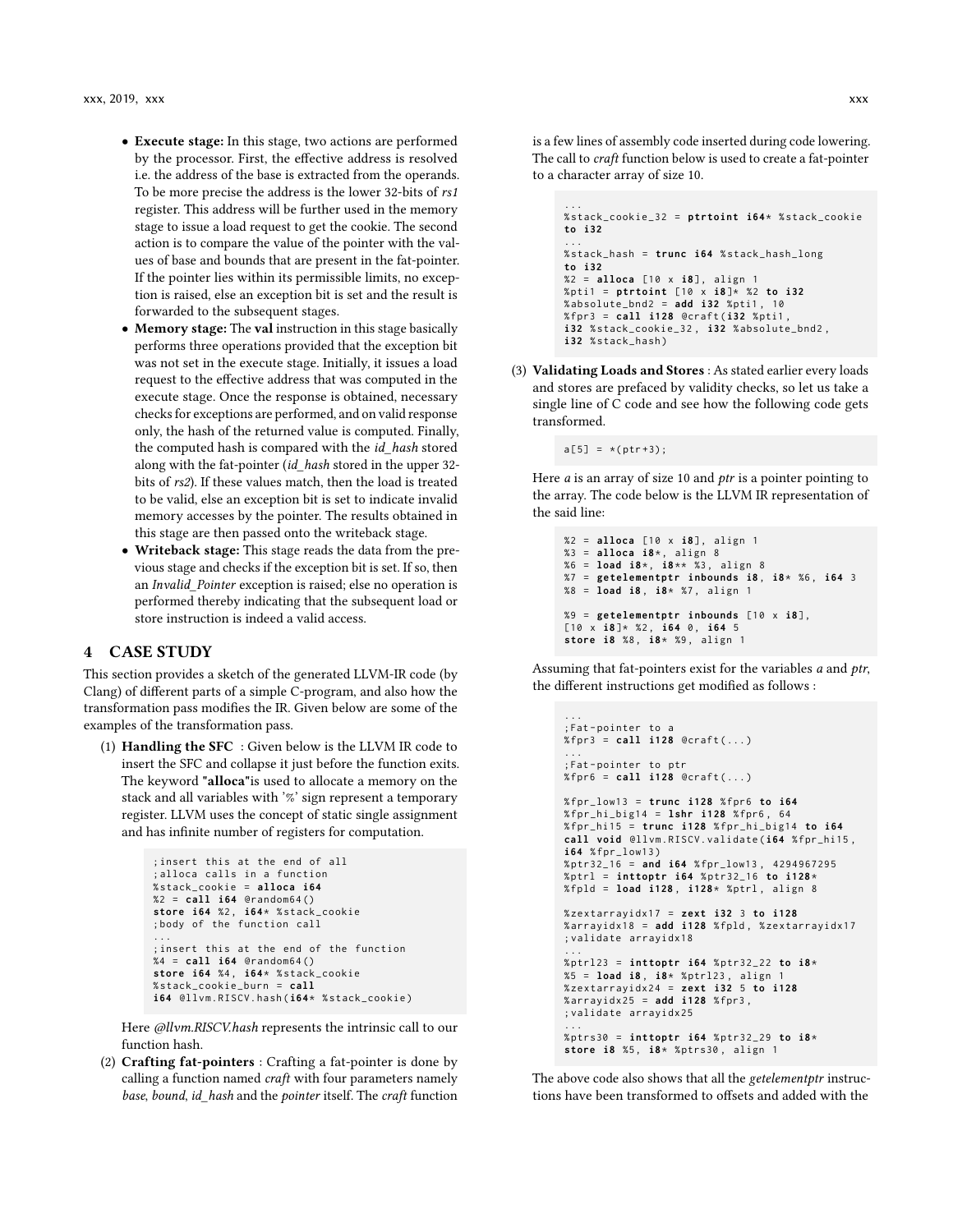fat-pointers to point to the desired location of memory.

(4) Handling external function calls like  $\text{str}e\text{p}y$ : To handle external function calls like  $\text{strcpy}$ , explicit checks for length of the destination and source buffer need to be performed. This is because we do not have any control of the external function and these can cause overflows of buffer. Let us look at the sample code below :

```
char a [10] , b [10];
...<br>strcpy(a,b);
```
The LLVM representation of the following code is given below:

```
...
%5 = getelementptr inbounds [10 x i8] ,
[10 x i8 ]* %2 , i32 0 , i32 0
%6 = getelementptr inbounds [10 x i8] ,
[10 x i8 ]* %3 , i32 0 , i32 0
%7 = call i8* @strcpy (i8* %5 , i8* %6)
```
The modified LLVM-IR code is :

```
...
% zextarrayidx = zext i32 0 to i128
; fpr3 is the fat pointer to array " a "
% arrayidx = add i128 % fpr3 , % zextarrayidx
% zextarrayidx8 = zext i32 0 to i128
; fpr6 is the fat pointer to array "b"
% arrayidx9 = add i128 % fpr6 , % zextarrayidx8
% fpr_low10 = trunc i128 % arrayidx to i32
% ptrc11 = inttoptr i32 % fpr_low10 to i8*
% fpr_low12 = trunc i128 % arrayidx9 to i32
% ptrc13 = inttoptr i32 % fpr_low12 to i8*
% source_len = call i64 @strlen (i8* % ptrc13 )
% check_len = icmp ule i64 10 , % source_len
br i1 % check_len , label %5 , label %7
...
; \frac{1}{2}<br>
\frac{1}{2}<br>
\frac{1}{2}<br>
\frac{1}{2}<br>
\frac{1}{2}<br>
\frac{1}{2}<br>
\frac{1}{2}<br>
\frac{1}{2}<br>
\frac{1}{2}<br>
\frac{1}{2}<br>
\frac{1}{2}<br>
\frac{1}{2}<br>
\frac{1}{2}<br>
\frac{1}{2}<br>
\frac{1}{2}<br>
\frac{1}{2}<br>
\frac{1}{2}<br>
\frac{1}{2}<br>
\frac{1}{2}<br>
\frac{1}{2}<br>
```
In the above modified code, if the condition of the branch instruction is true, then the code jumps to a basic block and finally exits; else it executes normally

(5) Malloc : In LLVM IR the malloc call would get transformed into a safemalloc call. Let us look at a simple example of how the original IR looks and the modified IR is generated.

```
char * q = malloc(10);
```
.

The corresponding LLVM IR code would look something like this:

```
%1 = alloca i8* , align 8
%2 = call i8* @malloc ( i64 zeroext 10)
store i8* %2 , i8 ** %1 , align 8
```
where %1 refers to the allocation of variable q. Malloc allocates 10 bytes of memory, and assigns it to  $q$ . The modified IR code is given below :

```
%1 = alloca i128 , align 8
...
% fpr = call i128 @craft ( i32 % pti ,
i32 % stack_cookie_32 , i32 % absolute_bnd ,
i32 % stack_hash )
%3 = call i128 @safemalloc ( i64 zeroext 10)
```
<span id="page-8-0"></span>

#### Figure 5: Graph demonstrating cycle count overheads of different programs.

... **call void** @llvm.RISCV.validate (**i64** % fpr\_hi , **i64** % fpr\_low ) ... **store i128** %3 , **i128** \* % ptrs , align 8

(6) Free : Similar to the malloc call, a free call also gets modified into safefree and it now accepts a 128-bit fat-pointer instead of a normal pointer. Assuming that a variable  $q$  points to an already malloc'd memory region, a call to  $free(q)$  is implemented using the below LLVM instructions:

```
%3 = load i8 *, i8 ** %1, align 8
call void @free (i8* %3)
```
where %1 represents the same variable shown in the malloc code above. The modified LLVM code is:

```
; validate and load
...
call void @llvm.RISCV.validate (i64 % fpr_hi3 ,
i64 % fpr_low1 )
...
% fpld = load i128 , i128 * % ptrl , align 8
call void @safefree ( i128 % fpld )
```
## 5 RESULTS

Shakti-MS has two implementation aspects, namely, hardware design and compiler transformations. Hardware additions cause an increase in the area of the chip, and also may increase the critical path length. The compiler transformations, on the other hand, may cause an increase in the code size and runtime overheads. This section discusses the overheads in terms of all these aspects, and also quantifies the effectiveness of the proposed solution.

## 5.1 Runtime Overheads :

To calculate the runtime overheads we have used some of the SPEC benchmarks that had successfully compiled using RISC-V LLVM toolchain. We also used some of the buffer overflow benchmarks given in SARD-dataset-88 [\[13\]](#page-10-40), and some commonly used programs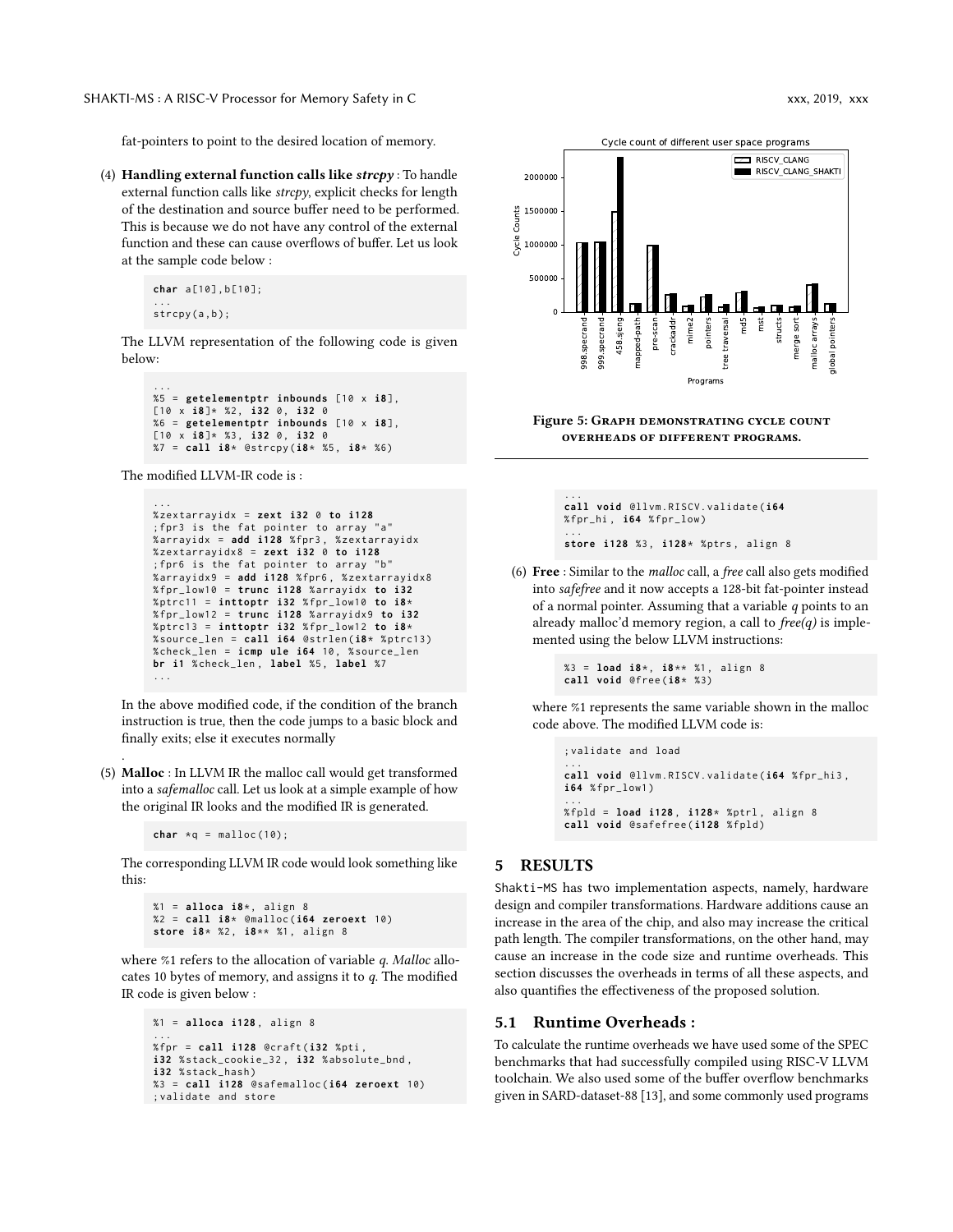<span id="page-9-1"></span>

Figure 6: Graph demonstrating overheads of different programs with respect to code size.

consisting of intensive pointer operations/arithmetic to estimate the runtime overheads. The average runtime overhead is approximately 13%.

Figure [5](#page-8-0) shows the cycle count overhead for some of the benchmarks and other programs. The white bar in the graph indicates cycle counts for execution if the programs are compiled with vanilla RISC-V CLANG, while the black bar indicates the cycle count if the programs are compiled with the modified compiler toolchain.

## 5.2 Overheads in the Code:

To estimate overheads in terms of code size, the hexdump of the same set of programs were compared with and without the LLVM transformation pass.

Figure [6](#page-9-1) shows the code size of different programs. The white bar indicates the code size of the program without the transformation pass applied, whereas the black bar indicates the code size with the transformation pass applied. The average increase in code size is about 11%.

## 5.3 Hardware Overheads :

The modified microprocessor was synthesized on UMCIP's open 55nm technology node, and also on a Virtex Ultrascale FPGA (part number xcvu0095-ffva2104-2-e) using Xilinx Vivado 2016.1. The RAMs of caches were treated as a black box for the ASIC synthesis. Shakti-MS has an overhead of 4100 cells on ASIC, and 700 LUTs on the FPGA. The critical path, which is in the execute stage, did not change as the base and bounds check, and hash computation are done in parallel with the existing circuit in that stage. Also, the extra logic in the memory stage does not fall on the critical path.

#### 5.4 Effectiveness :

To check the effectiveness of bounds checking and use after free attacks, we have used the SARD-dataset-81 and SARD-dataset-89 downloaded from SAMATE-NIST [\[13\]](#page-10-40) website. We also developed our own test cases for more obscure memory corruption

<span id="page-9-2"></span>Table 1: Comparative Study with Existing Works

|           | Safety Check |          | Instrumentation<br>Methods |          | Metadata<br>Size | Performance<br>Overheads |           |
|-----------|--------------|----------|----------------------------|----------|------------------|--------------------------|-----------|
|           | Spatial      | Temporal | Hardware                   | Compiler |                  | Hardware                 | Software  |
| [33]      |              | $\times$ | ×                          |          | $128*n$          | <b>NA</b>                | <b>NA</b> |
| [27]      |              |          | ×                          |          | $256^{*}n + 64$  | <b>NA</b>                | 29%       |
| [25]      |              |          |                            |          | $256^{*}n + 64$  | <b>NA</b>                | 25%       |
| $[23]$    |              |          |                            | ×        | $64^{*}n + 128$  | 0%                       | <b>NA</b> |
| [7]       |              | $\times$ |                            | ×        | $128^{*}n$       | <b>NA</b>                | 10%       |
| Shakti-MS |              |          |                            |          | $128^{*}n$       | $0\%$                    | 13%       |

attacks. Our test cases were developed to target the different uses of dangling pointers for temporal safety checks, whereas the SARDdataset was used for spatial safety checks. The SARD dataset has around 1100 programs consisting of both correct and vulnerable ones. Our solution was able to detect all the vulnerabilities it was designed to address. The issues relating to false negatives were due to multi-threaded programs and nested sub-object protection. However, issues relating to sub-objects are handled to ensure that the overflow is never beyond the object's scope. Since these are very small tests that are written just to check for the effectiveness of a solution, these have not been included in Figure [5.](#page-8-0) Nevertheless, the runtime overheads that were observed for these programs were negligible.

## 6 CONCLUSION

In this paper, we propose Shakti-MS, a RISC-V processor supporting both spatial and temporal memory safety. It is a light-weight co-design approach with the compiler responsible for inserting new instructions that perform memory checks and the hardware responsible for executing them. Table [1](#page-9-2) shows a comparative study of the runtime overhead of the proposed solution with the existing works. The low runtime overhead is achieved due to the fact that the work is being divided between the compiler and the hardware. The major contribution of the paper lies in the fact that we are using stack based cookies instead of using object based id's. The proposed implementation of fat-pointer prevents both spatial and temporal attacks on stacks and heaps with minimal storage and runtime overheads. Another major advantage of Shakti-MS allows existing RISC-V software and binaries to be run unmodified. This means that any program compiled with an unmodified compiler toolchain can still run on the modified processor and co-exist with the protected programs.

Although we see that Shakti-MS works well for protecting against both spatial and temporal attacks, but observing its effectiveness in case of sub-object protection and multi-threading environment would be an interesting work. Moreover, since our code transformation relies on the compiler to insert instructions, different optimisation passes can be applied before and after our own transformation pass. One example would be to run a pass and figure out statically as to which pointers need to be transformed into fat-pointers, and only transform those pointers to have minimal runtime and code size overheads.

#### REFERENCES

<span id="page-9-0"></span>[1] Periklis Akritidis, Manuel Costa, Miguel Castro, and Steven Hand. 2009. Baggy Bounds Checking: An Efficient and Backwards-Compatible Defense against Outof-Bounds Errors. In 18th USENIX Security Symposium, Montreal, Canada, August